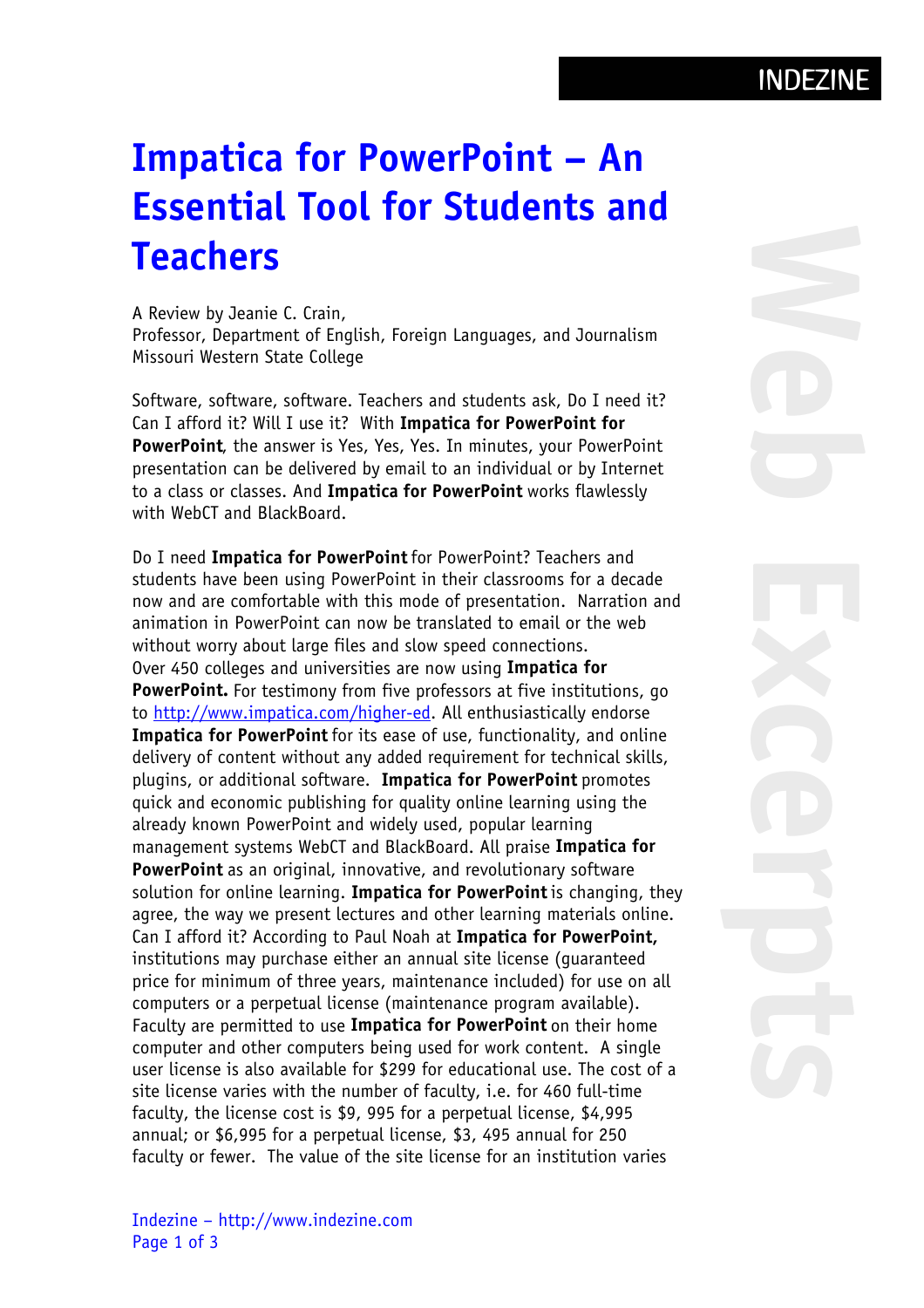with the use made of PowerPoint in daily instruction and other productivity. At any institution heavily engaged in presentation in electronic format, PowerPoint and learning management systems, the cost of a perpetual license is reasonable relative to server space gained in publication and a simple conversion, packaging, and running through a Java applet process.

Will I use Impatica for PowerPoint? You're already using PowerPoint, and a high percentage of institutions are now promoting learning using a learning management system. Impatica for PowerPoint runs on Windows95/98/NT/XP platforms, and once PowerPoint presentations are translated, Impaticized PowerPoint files will play on Java 1.0.2 or 1+1 environments, including Windows, Macintosh, Sun Solaris, Linux, Unix, OS/2, set-top boxes, and many hand held devices. Feature unique to PowerPoint XP (2002) are not currently supported (User's Guide <http://www.impatica.com/support/guides/imp4ppt.html>). Javaenabled browsers let you deliver or receive your presentations over the Internet or e-mail using Netscape Navigator Version 2 and later, Microsoft Internet Explorer Version 3 and later, Netscape Mail 3, Messenger 4 and later, Outlook Express for Windows 97 and later, Outlook 2000, and Eudora.

You will spend very little time downloading, installing, and learning to use Impatica for PowerPoint. The User's Manual describes a "simple, three-step process" for installing Impatica for PowerPoint, a process most computer users already know:

- 1. Download from Impatica for PowerPoint's web site.
- 2. Uninstall, if used previously, any previous Impatica for PowerPoint versions.
- 3. Run the Installer and follow on-screen instructions.

You can begin using Impatica for PowerPoint immediately upon installing, use requiring only four steps: Create the presentation, Save, Translate using Impatica for PowerPoint for PowerPoint, and Send your Impaticized e-mail or update your web site using the automatically generated html. For advanced users of PowerPoint who have published presentations as web pages using PowerPoint's Save As a Web Page, an expected response may be "So why do I need another software program when I can accomplish this already with PowerPoint?" The answer here is a 90 percent or higher compression of PowerPoint files. Importantly, too, you work with one Impatica for PowerPoint HTML file.

Impatica for PowerPoint has a built-in Web Server Upload and Email HTML for prompt publication of your impaticized presentation. Should, however, your server security restrict you from FTP Web Server Upload, you can still publish your files to your web by moving three files, .html,